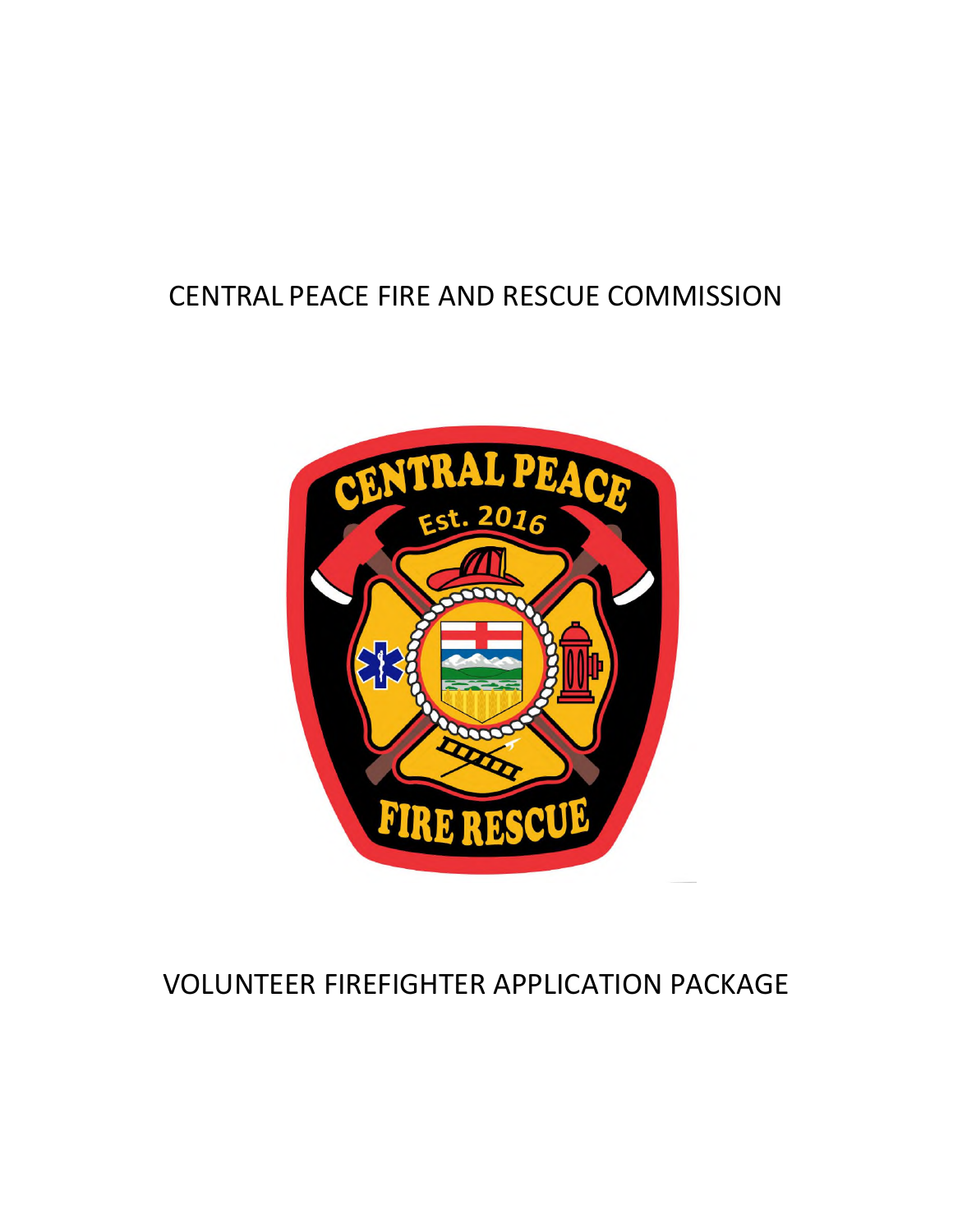# CENTRAL PEACE FIRE AND RESCUE COMMISSION VOLUNTEER FIRE DEPARTMENT

### PERSONNEL APPLICATION

| the information requested.                                        |                                                                                  |  |
|-------------------------------------------------------------------|----------------------------------------------------------------------------------|--|
| This is the first of a three stage process. Stage 1 - Application |                                                                                  |  |
|                                                                   | <b>Stage 2 - Interview</b>                                                       |  |
|                                                                   | <b>Stage 3 - Physical Abilities testing</b>                                      |  |
|                                                                   |                                                                                  |  |
|                                                                   | Name: Last Name<br>Last Name<br>First Name(s)                                    |  |
|                                                                   |                                                                                  |  |
|                                                                   |                                                                                  |  |
| (if different from above)                                         |                                                                                  |  |
|                                                                   | Telephone: $(\_\_\_)$ $\_\_\_\_\_\$ Telephone: $(\_\_)$ $\_\_\_\_\_\_\_\_\$      |  |
| Do you have your own vehicle for transportation? Yes /            | <b>No</b>                                                                        |  |
| Has your license ever been suspended? Yes / No                    |                                                                                  |  |
| Are you legally permitted to work in Canada? Yes / No             |                                                                                  |  |
|                                                                   | Do you have and phobias (height, enclosed spaces, claustrophobia etc.)? Yes / No |  |
|                                                                   |                                                                                  |  |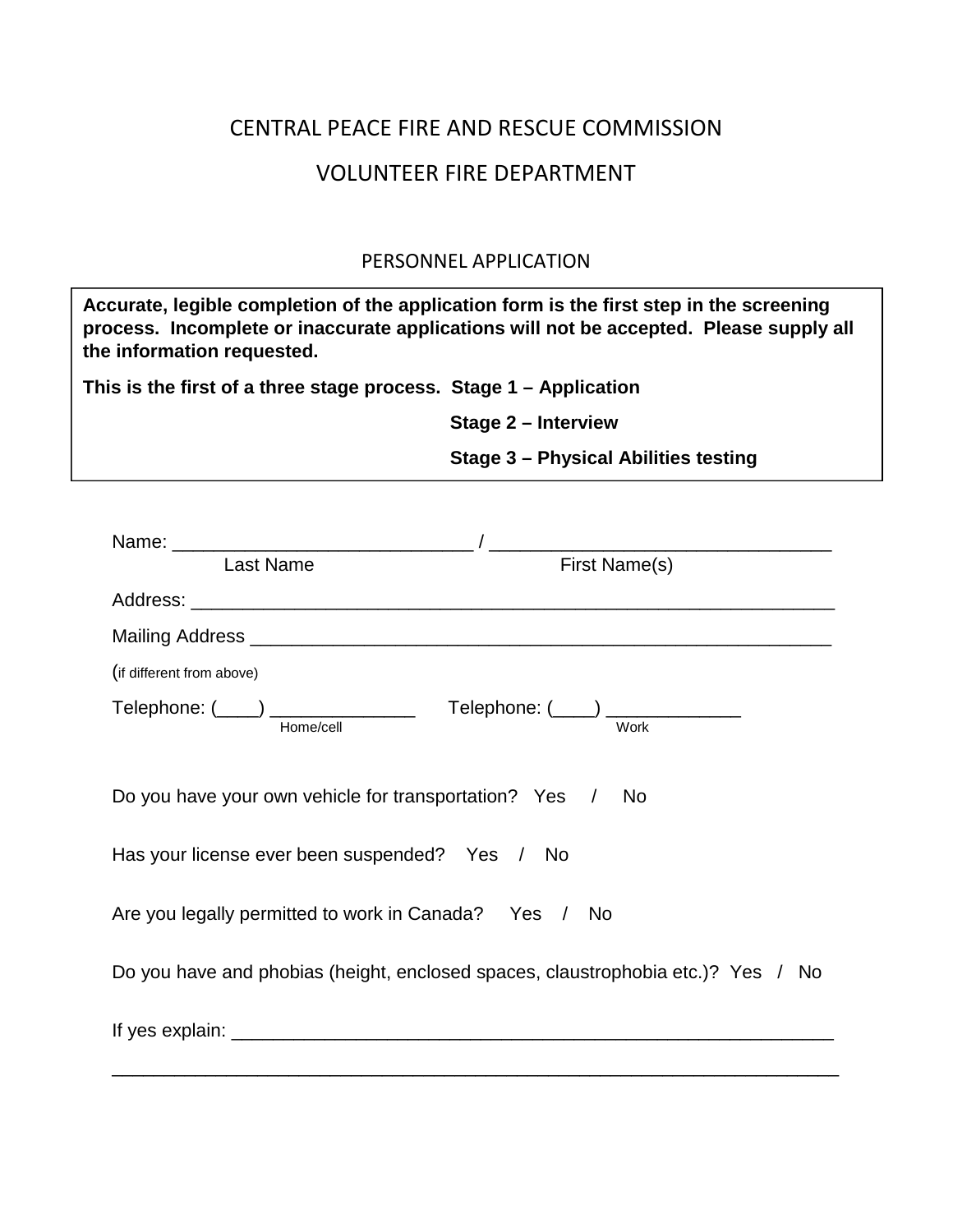Describe your skills applicable to the Fire Service:

Describe any hobbies or interests that you may be involved in outside of work:

#### **Education:**

| Last Secondary grade completed (or equivalency): _        |
|-----------------------------------------------------------|
| Post-Secondary, Vocational, or Trade Training: Yes<br>No. |
| Subject, Degree or qualification:                         |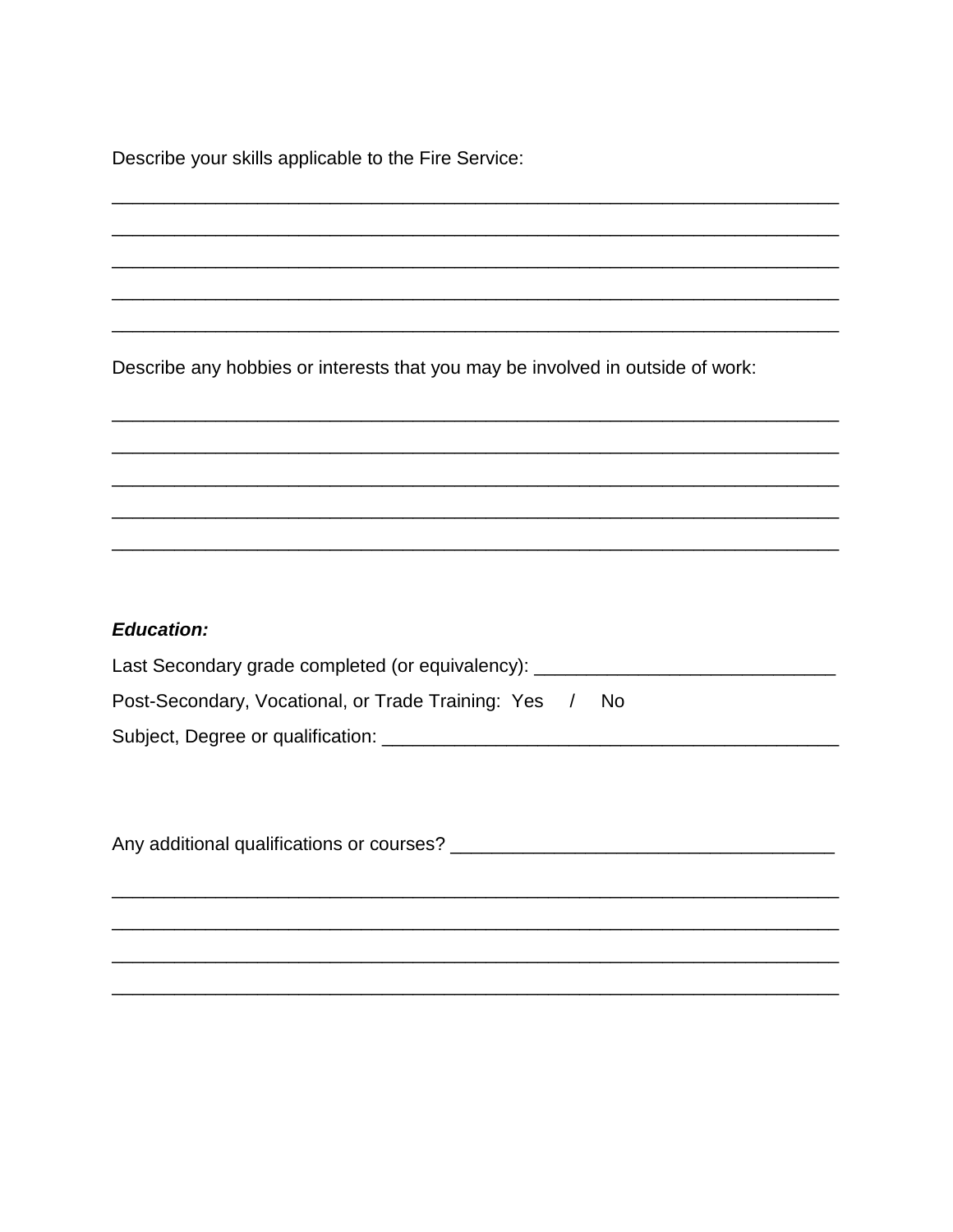Previous firefighting experience: (where and when)

Previous First Aid experience:

| <b>Work Experience:</b> |  |
|-------------------------|--|
|-------------------------|--|

| Present Employer: |  |
|-------------------|--|
|                   |  |

Occupation: the contract of the contract of the contract of the contract of the contract of the contract of the contract of the contract of the contract of the contract of the contract of the contract of the contract of th

Would your company allow you to respond to emergency calls during work hours?

Always \_\_\_\_\_\_\_\_\_\_\_ Usually \_\_\_\_\_\_\_\_ Rarely \_\_\_\_\_\_\_\_\_ Never \_\_\_\_\_\_\_

Are you a shift worker? Yes / No

if yes, please explain hours and days of work: \_\_\_\_\_\_\_\_\_\_\_\_\_\_\_\_\_\_\_\_\_\_\_\_\_\_\_\_\_\_\_\_\_\_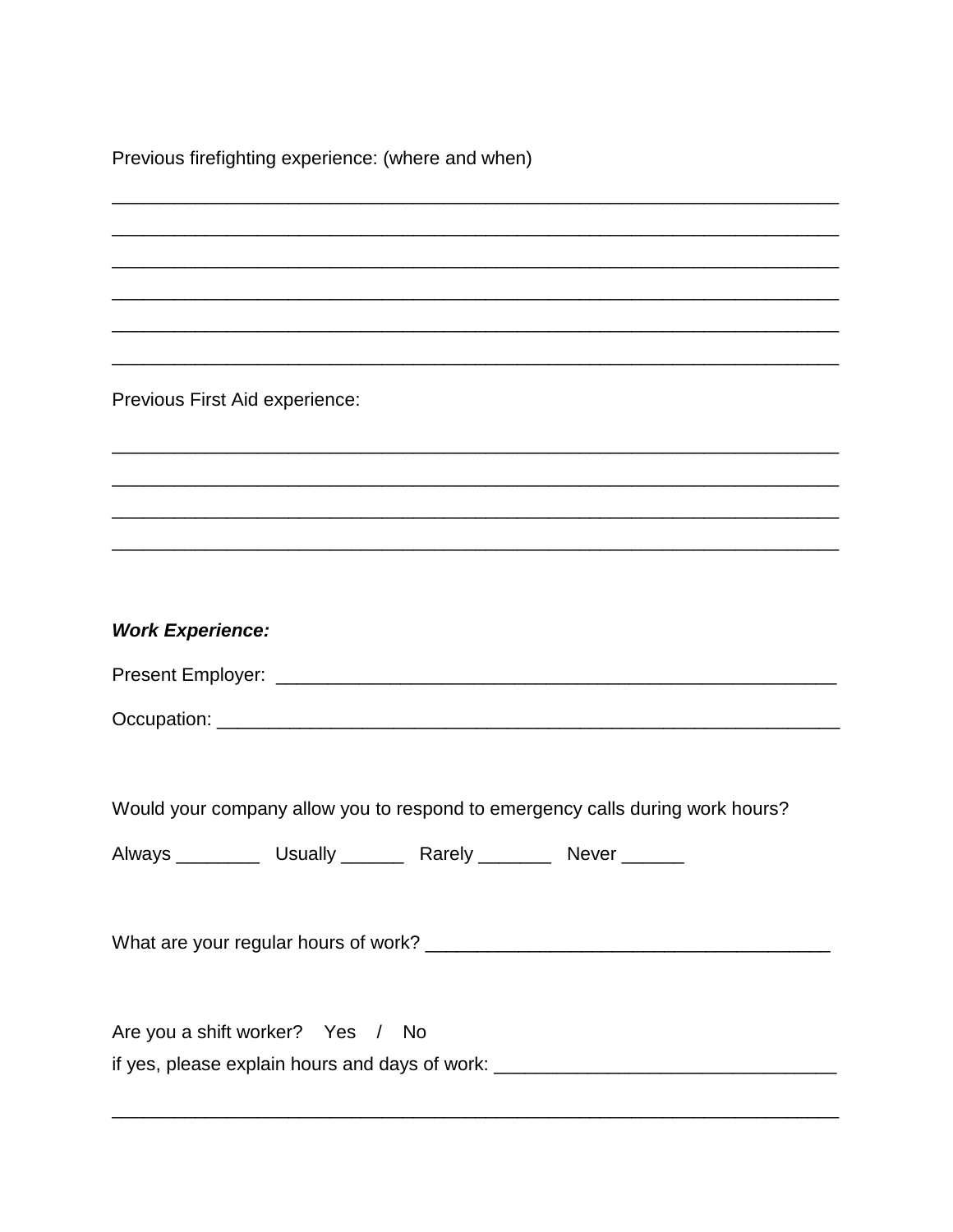Are you normally available to respond to daytime emergencies between the hours of 0600 – 1800 hrs? (6:00 am – 6:00 pm) Yes / No

Practices are held Monday nights from 1930hrs – 2130 or 2200hrs (7:30 pm – 9:30 pm or 10:00 pm). As a probationary firefighter, you will be on probation for a period of one year and expected to attend at least two of these training sessions per month. Can you make this commitment? Yes / No

As well as the Monday night practices, Central Peace Fire & Rescue occasionally have some training sessions on the weekends. Can you meet this requirement?

Yes / No

The Fire Department participates in a number of educational and safety programs to enhance public awareness and fire safety throughout the year. This requires additional hours of volunteer time from our firefighters to promote these activities. Would you support and participate in these programs? Yes / No

\_\_\_\_\_\_\_\_\_\_\_\_\_\_\_\_\_\_\_\_\_\_\_\_\_\_\_\_\_\_\_\_\_\_\_\_\_\_\_\_\_\_\_\_\_\_\_\_\_\_\_\_\_\_\_\_\_\_\_\_\_\_\_\_\_\_\_\_\_\_

\_\_\_\_\_\_\_\_\_\_\_\_\_\_\_\_\_\_\_\_\_\_\_\_\_\_\_\_\_\_\_\_\_\_\_\_\_\_\_\_\_\_\_\_\_\_\_\_\_\_\_\_\_\_\_\_\_\_\_\_\_\_\_\_\_\_\_\_\_\_

\_\_\_\_\_\_\_\_\_\_\_\_\_\_\_\_\_\_\_\_\_\_\_\_\_\_\_\_\_\_\_\_\_\_\_\_\_\_\_\_\_\_\_\_\_\_\_\_\_\_\_\_\_\_\_\_\_\_\_\_\_\_\_\_\_\_\_\_\_\_

\_\_\_\_\_\_\_\_\_\_\_\_\_\_\_\_\_\_\_\_\_\_\_\_\_\_\_\_\_\_\_\_\_\_\_\_\_\_\_\_\_\_\_\_\_\_\_\_\_\_\_\_\_\_\_\_\_\_\_\_\_\_\_\_\_\_\_\_\_\_

\_\_\_\_\_\_\_\_\_\_\_\_\_\_\_\_\_\_\_\_\_\_\_\_\_\_\_\_\_\_\_\_\_\_\_\_\_\_\_\_\_\_\_\_\_\_\_\_\_\_\_\_\_\_\_\_\_\_\_\_\_\_\_\_\_\_\_\_\_\_

\_\_\_\_\_\_\_\_\_\_\_\_\_\_\_\_\_\_\_\_\_\_\_\_\_\_\_\_\_\_\_\_\_\_\_\_\_\_\_\_\_\_\_\_\_\_\_\_\_\_\_\_\_\_\_\_\_\_\_\_\_\_\_\_\_\_\_\_\_\_

\_\_\_\_\_\_\_\_\_\_\_\_\_\_\_\_\_\_\_\_\_\_\_\_\_\_\_\_\_\_\_\_\_\_\_\_\_\_\_\_\_\_\_\_\_\_\_\_\_\_\_\_\_\_\_\_\_\_\_\_\_\_\_\_\_\_\_\_\_\_

\_\_\_\_\_\_\_\_\_\_\_\_\_\_\_\_\_\_\_\_\_\_\_\_\_\_\_\_\_\_\_\_\_\_\_\_\_\_\_\_\_\_\_\_\_\_\_\_\_\_\_\_\_\_\_\_\_\_\_\_\_\_\_\_\_\_\_\_\_\_

Why do you think you would be an asset to this department?